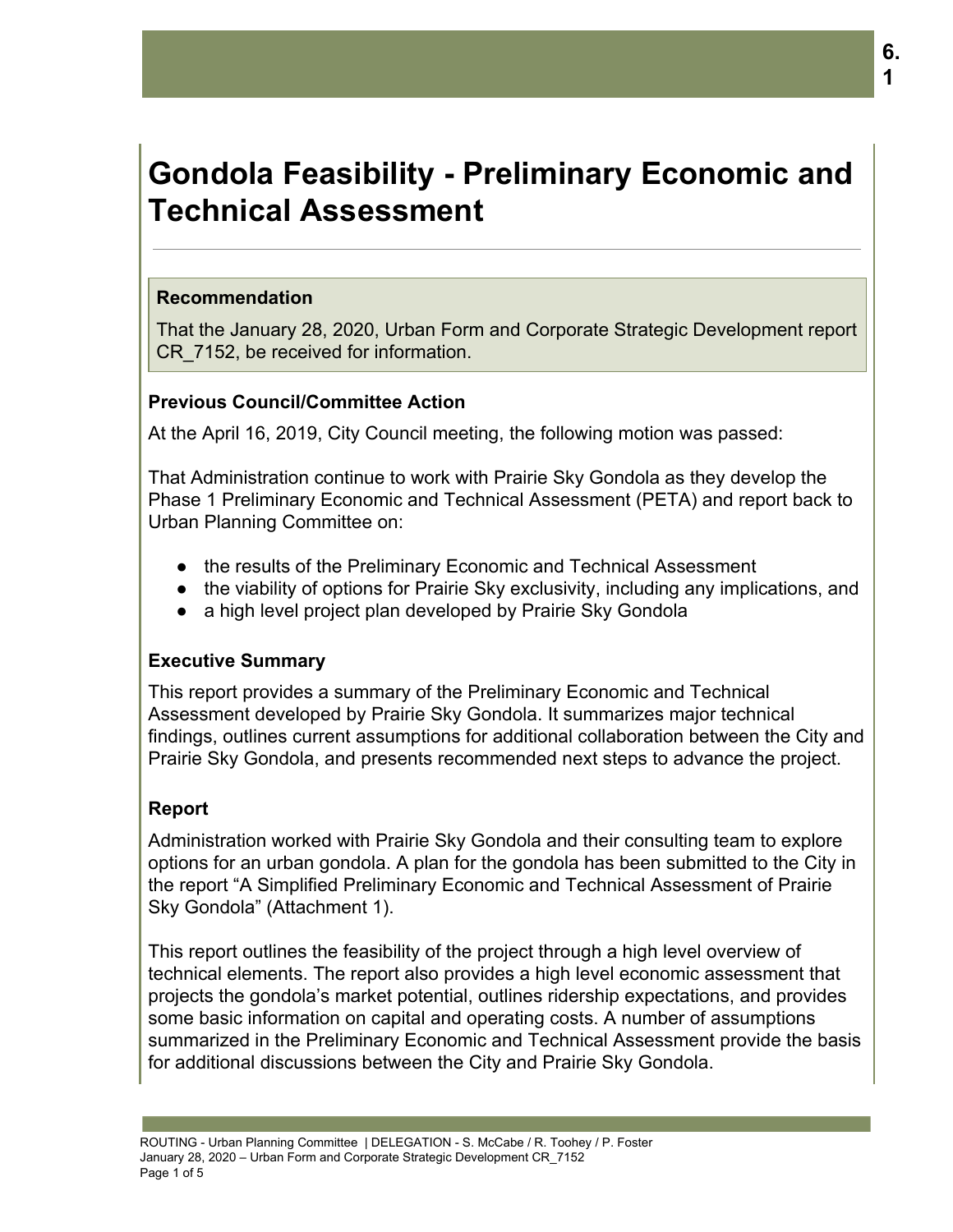## **Preliminary Technical and Economic Assessment**

A detailed explanation of the Preliminary Technical and Economic Assessment was provided to the April 9, 2019 Urban Planning Committee in Urban Form and Corporate Strategic Development CR\_6126. Since the date of that report, the following new information is provided for Committee's review.

The gondola would include five stations at the following locations:

- 1. Gateway Blvd and 82 Ave The southernmost station would replace and reincorporate the existing public washroom facility at Gateway Blvd and 82 Ave.
- 2. Gateway Blvd and Saskatchewan Drive The route would continue north along the End of Steel Park, pass through a station at Gateway Blvd and Saskatchewan Drive, and descend into and across the river valley.
- 3. Rossdale Power Plant A significant station is proposed for the Rossdale Power Plant. This station is intended to catalyze development within River Crossing, spurring additional investment in the area.
- 4. North River Crossing Proceeding north from the Power Plant, another station is proposed at the north end of the River Crossing area.
- 5. Downtown Station The line would terminate at a downtown station adjacent to TELUS Plaza (100 street and 100 avenue).

Route alignment, station types and profile drawings showing elevations along the route have been included in the report. The route selected would require 20 towers, spaced approximately every 120 m. The tallest of these towers would rise 76.2 m. The report notes that the gondola will be designed to address potential privacy concerns of high rise residential buildings along the route.

Benefits to users are estimated based on travel time comparisons. The PETA indicates a gondola offers frequent, reliable service with minimal wait time and comparable travel time and as such would be attractive to commuters. Further assessment of impacts to Edmonton's transit system would be required in subsequent phases of the project to evaluate costs, infrastructure and security requirements.

The report indicates that a desk-top technical evaluation along the proposed route revealed no identifiable archaeological, geotechnical, or utility constraints. A general assessment of wind data along the route did not reveal prolonged wind speeds that would hamper the project's feasibility. Additional technical assessments such as environmental, geotechnical and historical/archaeological evaluations would be required in subsequent phases of the project to confirm these preliminary findings and secure all required permits. Based on a review of the work completed thus far, and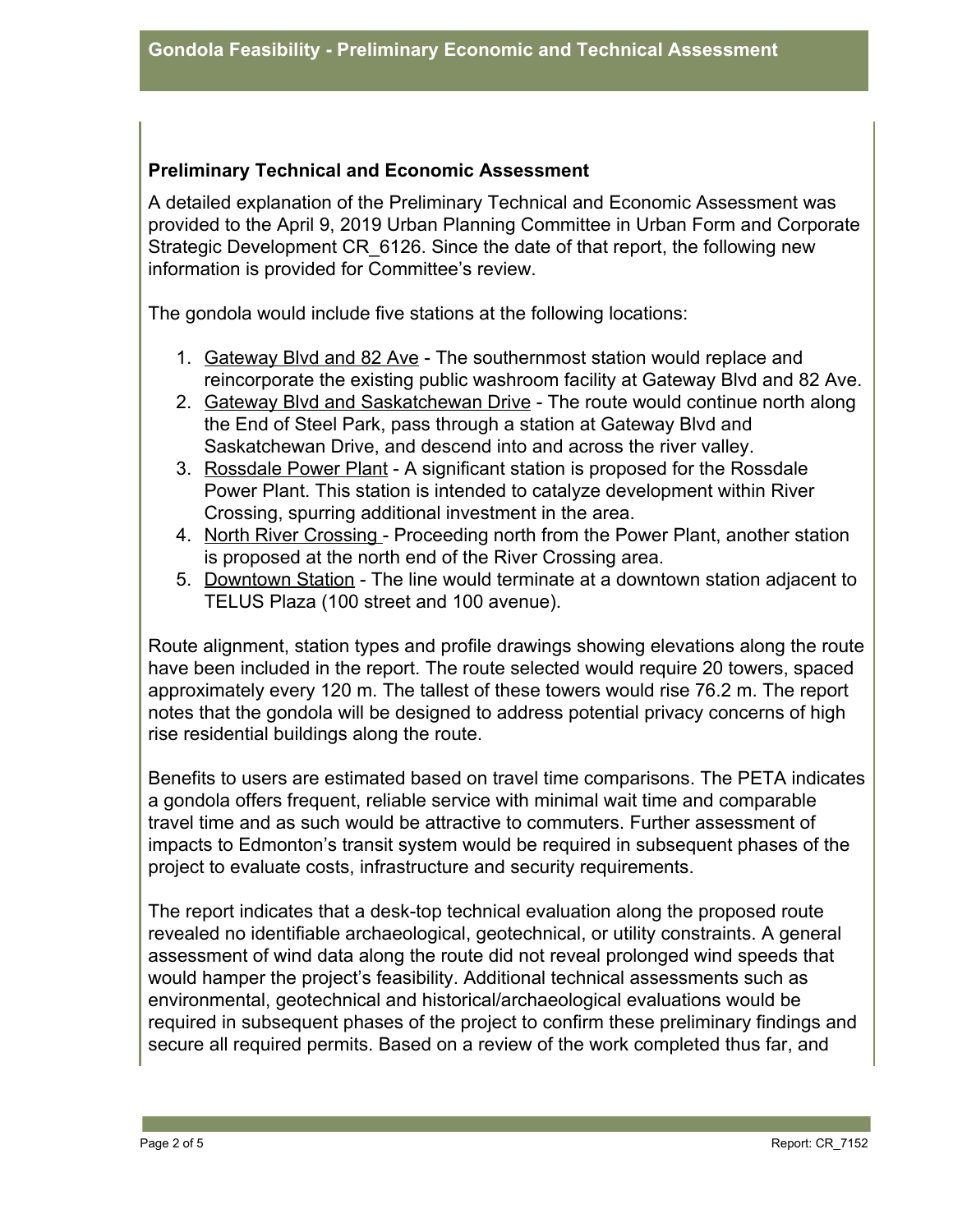measuring it against the City's Project Develop and Delivery Model (PDDM), the status of the design would be pre-checkpoint 1.

The gondola is intended to be privately funded, operated, and maintained. The PETA indicates it will create employment through both temporary and permanent positions, including platform attendants, operators, and mechanics, as well as senior managerial positions and IT staff. The project's viability as a private enterprise is based on a market assessment that identifies the gondola as a significant business opportunity, capturing both tourist and commuter traffic. A financial model, with high level capital and operating costs, has been developed by Prairie Sky Gondola.

#### **City of Edmonton Administrative Review**

Administration reviewed the PETA and identified additional information requirements for the project that will be included in the next analysis. Requests for clarification focused on various aspects of the project, including the project's viability and tourism potential, emergency response planning, City partnerships and the gondola's integration with the Touch the Water Promenade and Edmonton Transit Services (ETS), and the future repurposing of the Rossdale Generating Station. Other comments focused on the proposed stations, towers, route alignment, land requirements, project risks and the additional studies/permits required to advance the project. Should the project advance, Administration will work with Prairie Sky Gondola to review and address these comments with the full Preliminary Economic and Technical Assessment.

With regard to the viability and implications for Prairie Sky exclusivity, there is not enough information regarding the details of a working relationship, construction methodology, or operational model to determine options for exclusivity.

#### **Assumptions and Next Steps outlined by Prairie Sky Gondola**

The PETA outlines numerous assumptions that provide a basis for additional discussion between the City, several third party agencies, and Prairie Sky Gondola. These assumptions include:

- A framework for a working relationship with the City of Edmonton (specifics to be explored in the next phase of project planning).
- Potential to integrate with ETS tools and products, including Smartfare.
- Continued collaboration with Tourism Edmonton, EEDC, and the River Valley Alliance to generate an events and festival business connected to the gondola.
- Securing required land along the gondola route.

Administration anticipates returning to Council at strategic points throughout the project. Anticipated checkpoints with Council would include: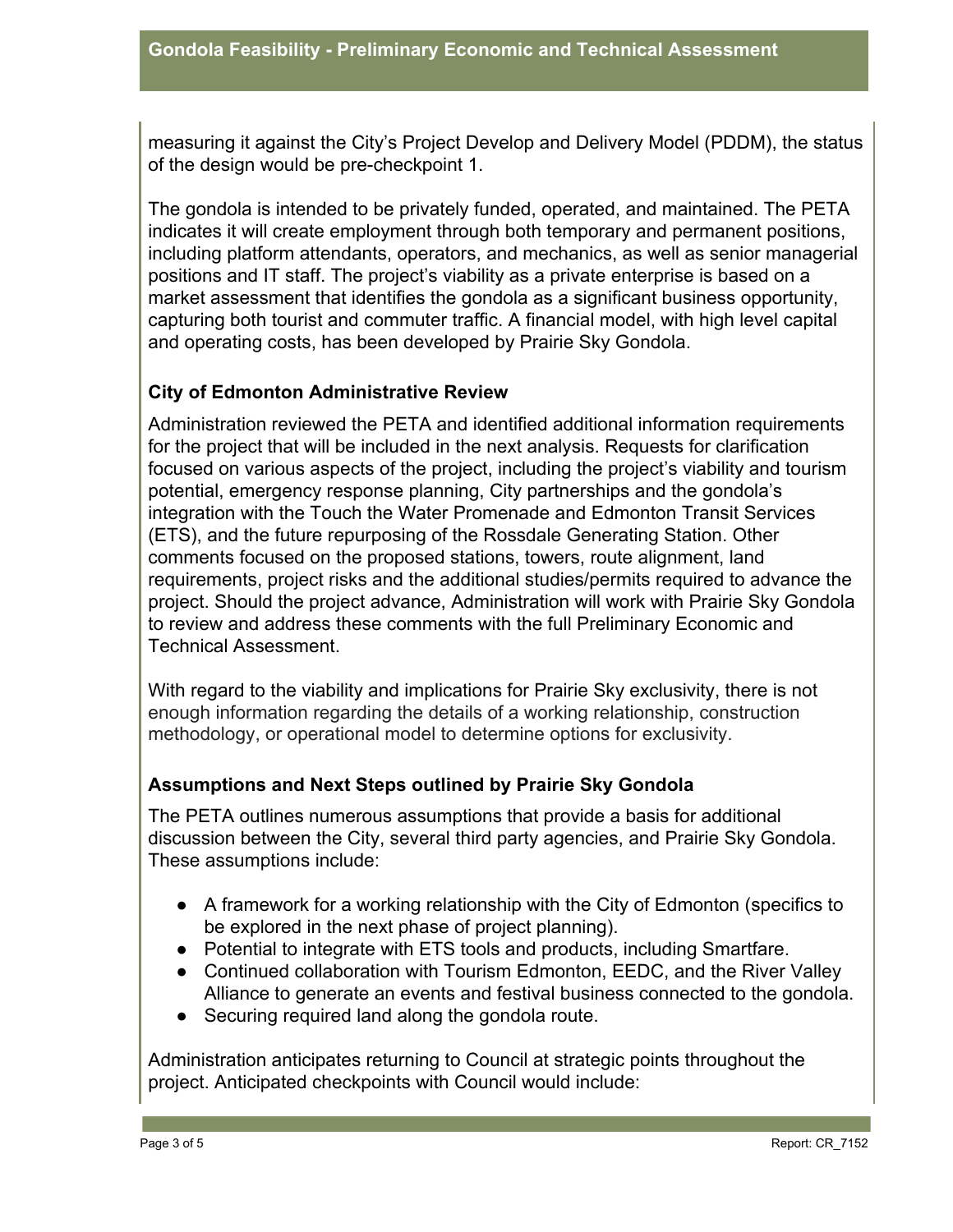- Presentation of proposed working relationship framework.
- Presentation of phase two feasibility (full PETA)
- Interim updates to Mayor and Council (as required)
- Presentation of final business plan
- Completion of schematic design and full feasibility (including all technical reports and public engagement required).

Following completion of the full feasibility assessment and environmental approval by Council, the project would proceed into detailed design and engineering. Prairie Sky Gondola has identified a desire for a construction start date of May 2022, with a grand opening in January 2024. Additional discussion will be required between the City and Prairie Sky Gondola to finalize the timeline.

## **Engagement activities completed by Prairie Sky Gondola**

All engagement to date has been led by Prairie Sky Gondola with no City involvement - the City has not yet had the opportunity to confirm the alignment of these engagement activities with the expectations set by City Council's Public Engagement Policy. Public and Indigenous engagement consistent with the Public Engagement Policy and lead by Prairie Sky Gondola will be an important component of the full feasibility assessment.

| Corporate Outcome(s): Edmonton region is a catalyst for industry and business growth |                                                           |                       |                          |
|--------------------------------------------------------------------------------------|-----------------------------------------------------------|-----------------------|--------------------------|
| Outcome(s)                                                                           | Measure(s)                                                | Result(s)             | Target(s)                |
| Edmonton Region is a catalyst<br>for industry and business<br>growth                 | <b>Edmonton Region</b><br>Non-Residential<br>Permit Value | \$2.05 billion (2018) | \$1.62 billion<br>(2019) |

#### **Corporate Outcomes and Performance Management**

#### **Attachments**

1. A Simplified Preliminary Economic and Technical Assessment of Prairie Sky Gondola Inc.

#### **Others Reviewing this Report**

- S. Padbury, Acting Deputy City Manager, Financial and Corporate Services
- C. Owen, Deputy City Manager, Communications and Engagement
- G. Cebryk, Deputy City Manager, City Operations
- J. Meliefste, Acting Deputy City Manager, Integrated Infrastructure Services
- K. Armstrong, Deputy City Manager, Employee Services